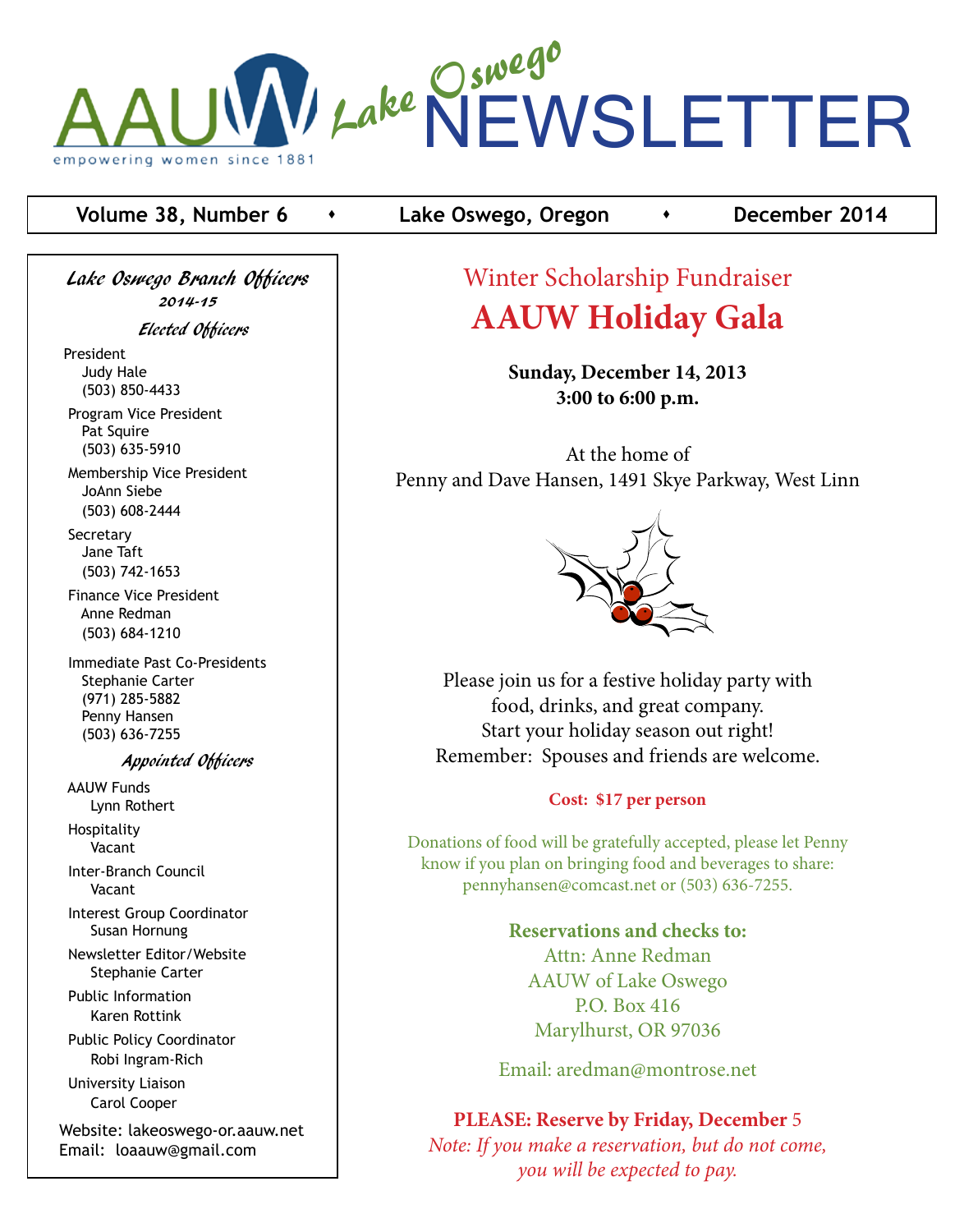

Hale & Hearty

by Judy Hale, President

Happy Holidays to all of you! I hope your holidays are filled with love and friends. And I hope your holiday schedule includes some time for AAUW.

On December 14 we will enjoy the Holiday Gala at the Hansen residence. The Gala is one of our two big fundraisers for the year. It provides an opportunity to visit with other AAUW members and their guests and to eat a wonderful dinner. Please think about adding this event to your calendar and attending. If you are not able to attend, please remember that this is a fundraiser so consider sending in a check anyway.

Every year, our branch seems to raise just enough money to send in \$1,000 to AAUW Funds and to give a \$1,000 scholarship. This seems like a lot of money but the reality is school is very expensive. Books can cost \$500 each and, in many cases, the books cannot be resold at the end of the term.

The day is not too far in the future that we will need to reevaluate the amount of our scholarship to match the dramatic increase in the cost of a college education. Our belief in, and support for, education is one of the foundations of AAUW. Let's make this fundraiser a success. Wouldn't it be great if we exceeded our goal this year and we were able to consider an increase in our scholarship or our Funds donation?

## Feral Cat Coalition

by Judy Hale

I recently became involved with a great organization: Feral Cat Coalition. It all started this summer. Every morning I take my Golden Retriever, Ruby, for a walk along the river and through the park. We walk a path along the Tualatin River until we reach the park where the Tualatin River joins the Willamette River.

I kept getting glimpses of three cats hiding in the bushes. They were young cats, not very big, but not kittens. I finally decided that it was bothering me enough that I needed to do something about it. I started feeding them every day. Then I went to talk to PAWS, which is a local cat adoption agency. The woman there said the cats were probably not adoptable since they were feral cats and she referred me to Feral Cat Coalition.

The Coalition's procedure is to furnish traps for you to trap the cats and take them in to their center. Their veterinarians spay or neuter the cats, give them all necessary shots, and any other necessary medical treatment. They ask for a donation of \$30 per cat. After treatment, you take the cats and release them back where they were trapped. You have to promise to feed the cats for the rest of their lives.

The whole process took about a week. It was not easy to trap the cats, and I only caught two of the three. I ended up making five trips to the center in Portland. When you pick the cats up, they require you to attend a meeting to tell you what to watch for. When I arrived, there were about twelve people who were also picking up one to eight cats; they process a lot of cats. You have to keep the cats overnight then release them the next day and clean and return the traps.

The cats will still have a hard life, but they have found a dry place to live under the bridge and they wait for me to feed them every morning.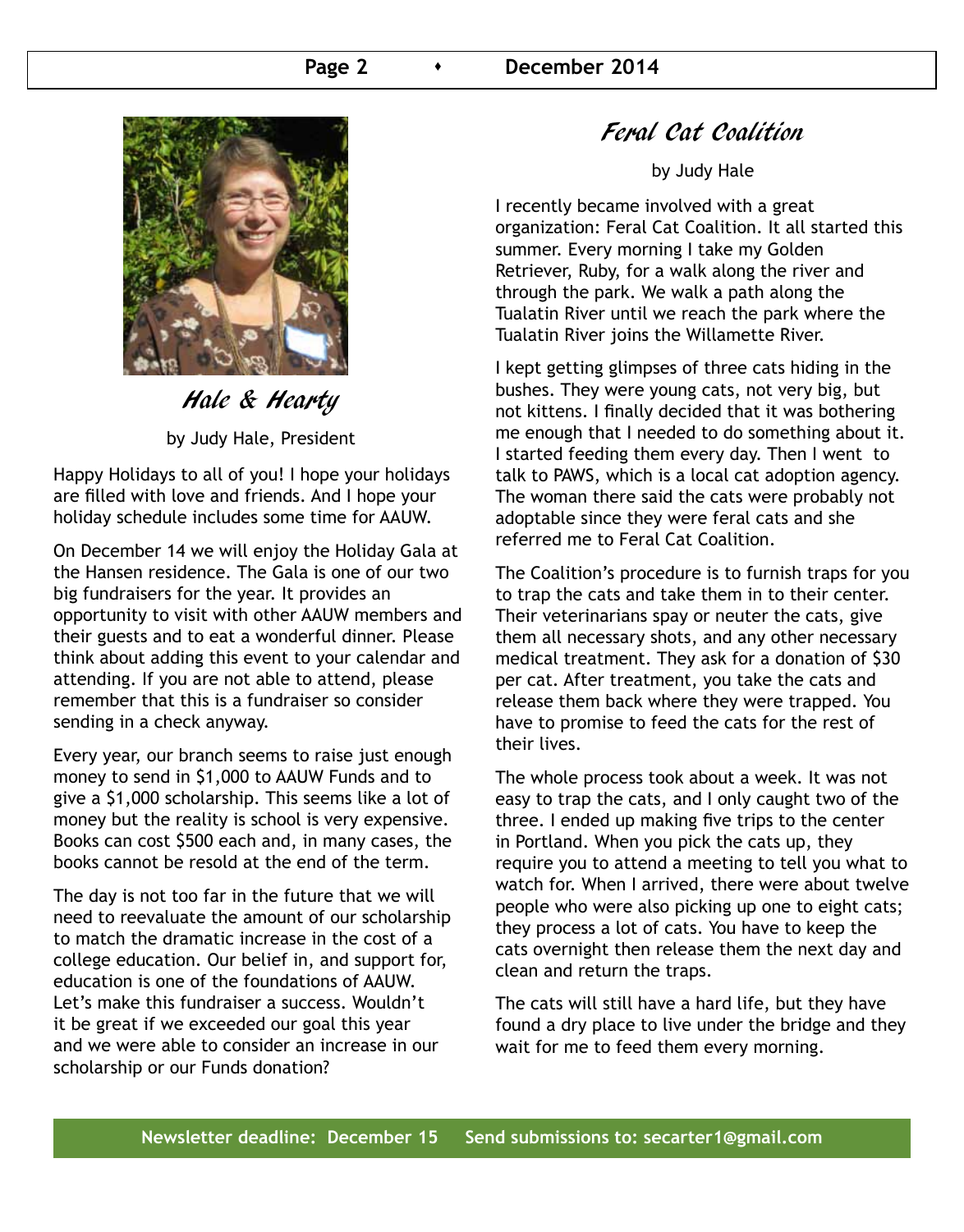# Exploring the Japanese Garden

Members of the Exploring the Northwest interest group visited the Portland Japanese Garden on November 5, 2014. After viewing the lovely fall colors throughout the gardens, the group went to lunch.

Photo, left to right: Karen Rottink, Connie Irwin , Anne Redman, Irene Romero, Laura Eyer, Sue Kingzett, Barbara McDonald, Bettirae Willis, Ann Keddie.



## State Rep. Ann Lininger Believes in Cooperation

By Karen Rottink

State Rep. Ann Lininger, who represents House District 38 which includes Lake Oswego as well as other nearby areas, spoke to branch members at the November 8 meeting. She demonstrated a very inclusive view of her politics and personal perspective.

Doing the right thing for her consists of focusing on funding the fundamentals of society, especially public schools. Both of her children attend Lake Oswego Public Schools. She talked about her mother taking risks to become a school administrator at a time when women were not prevalent in that role.

She also talked about sharing and not excluding people who do not fully agree with your point of view. Cooperation pays off in the long run. This is a refreshing attitude in light of the Federal gridlock due to partisan politics.

Rep. Lininger indicated that funding the required necessities for the next legislative period will be a challenge. For example, full-day kindergarten for all Oregon public schools has been mandated but no funding source has been attached. This mandate will need to be funded in the next legislative session and will cost a substantial amount. As always, there are many other commitments on the General Fund for the state. She is also interested in restructuring state revenues to help deliver services to Oregonians.

Rep. Jennifer Williamson, of House District 36, was scheduled to speak, but had an unexpected family medical obligation at the last minute.

Photo: Rep. Ann Lininger

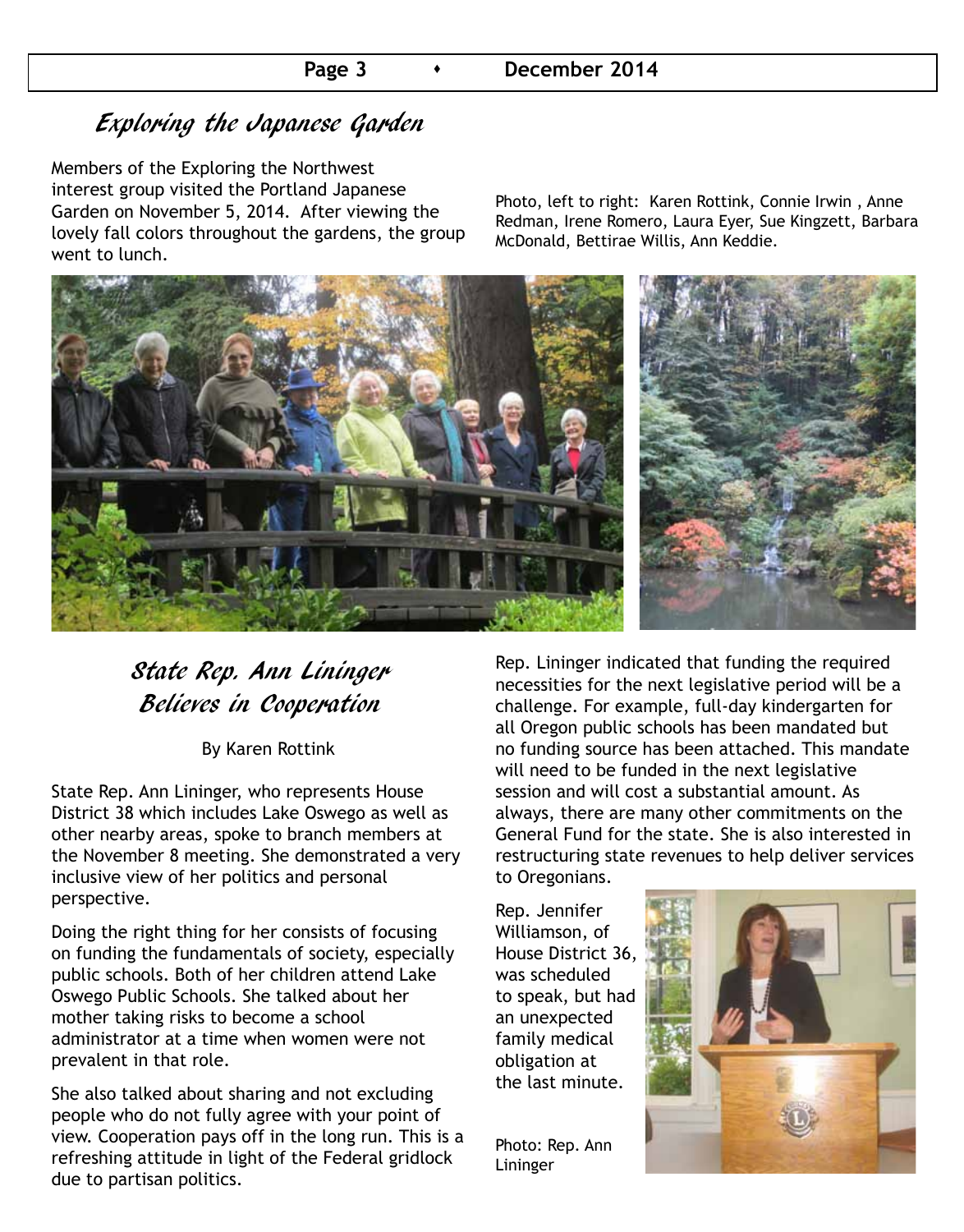## 2014-15 LO AAUW Donation Form

Name was also as a set of  $\sim$  10  $\mu$  m  $\sim$  10  $\mu$  m  $\sim$  10  $\mu$  m  $\sim$  10  $\mu$  m  $\sim$  10  $\mu$  m  $\sim$  10  $\mu$  m  $\sim$  10  $\mu$  m  $\sim$  10  $\mu$  m  $\sim$  10  $\mu$  m  $\sim$  10  $\mu$  m  $\sim$  10  $\mu$  m  $\sim$  10  $\mu$  m  $\sim$  10  $\mu$  m

Address \_\_\_\_\_\_\_\_\_\_\_\_\_\_\_\_\_\_\_\_\_\_\_\_\_\_\_\_\_\_\_\_\_\_\_\_\_\_\_\_\_\_\_\_\_\_\_\_\_\_

City/State/Zip \_\_\_\_\_\_\_\_\_\_\_\_\_\_\_\_\_\_\_\_\_\_\_\_\_\_\_\_\_\_\_\_\_\_\_\_\_\_\_\_\_\_\_\_

**LOCAL SCHOLARSHIP DONATION:**

\$\_\_\_\_\_\_\_\_\_\_\_ Donation Amount **—** Write check to *Lake Oswego AAUW* PLEASE NOTE: THIS DONATION IS **NOT** TAX DEDUCTIBLE

## **NATIONAL AAUW FUNDS DONATION:**

\$\_\_\_\_\_\_\_\_\_\_\_ Donation Amount **—** Write check to *AAUW Funds*

ALL NATIONAL CONTRIBUTIONS ARE FULLY TAX DEDUCTIBLE

Giving unrestricted gifts to AAUW FUNDS (#9110) provides support where needed most, but you can choose a specific fund:

**[ ] #9110 General Foundation Support — Allocated where most needed** 

[ ] #4336 Educational Opportunities Fund **—** Supports fellowships and grants

[ ] #9170 Eleanor Roosevelt Fund **—** Supports AAUW research studies

[ ] #4337 Public Policy Fund **—** Supports advocacy for laws fair to women

[ ] #3999 Legal Advocacy Fund **—** Supports legal rights for those facing discrimination

[ ] #4339 Leadership Programs Fund **—** Supports programs like NCCWSL

[ ] #4363 Oregon's Betsy McDowell Research & Projects Fund

Gifts of \$100–\$174 confer membership in the Oregon Century Club Gifts of \$175 or above confer membership in the Oregon Century Club Plus

Gifts of \$25 or more to either local scholarship or AAUW Funds may be designated to honor a friend or loved one.

This gift is a memorial (deceased) to \_\_\_\_\_\_\_\_\_\_\_\_\_\_\_\_\_\_\_\_\_\_\_\_\_\_\_\_\_\_\_\_\_\_

This gift is a tribute (living) to \_\_\_\_\_\_\_\_\_\_\_\_\_\_\_\_\_\_\_\_\_\_\_\_\_\_\_\_\_\_\_\_\_\_

Acknowledgement should be sent to:

Name \_\_\_\_\_\_\_\_\_\_\_\_\_\_\_\_\_\_\_\_\_\_\_\_\_\_\_\_\_\_\_\_\_\_\_\_\_\_\_\_\_\_\_\_\_\_\_\_\_\_\_\_

Address \_\_\_\_\_\_\_\_\_\_\_\_\_\_\_\_\_\_\_\_\_\_\_\_\_\_\_\_\_\_\_\_\_\_\_\_\_\_\_\_\_\_\_\_\_\_\_\_\_\_

**Send this form and check to: LO AAUW, PO Box 416, Marylhurst, Oregon 97036**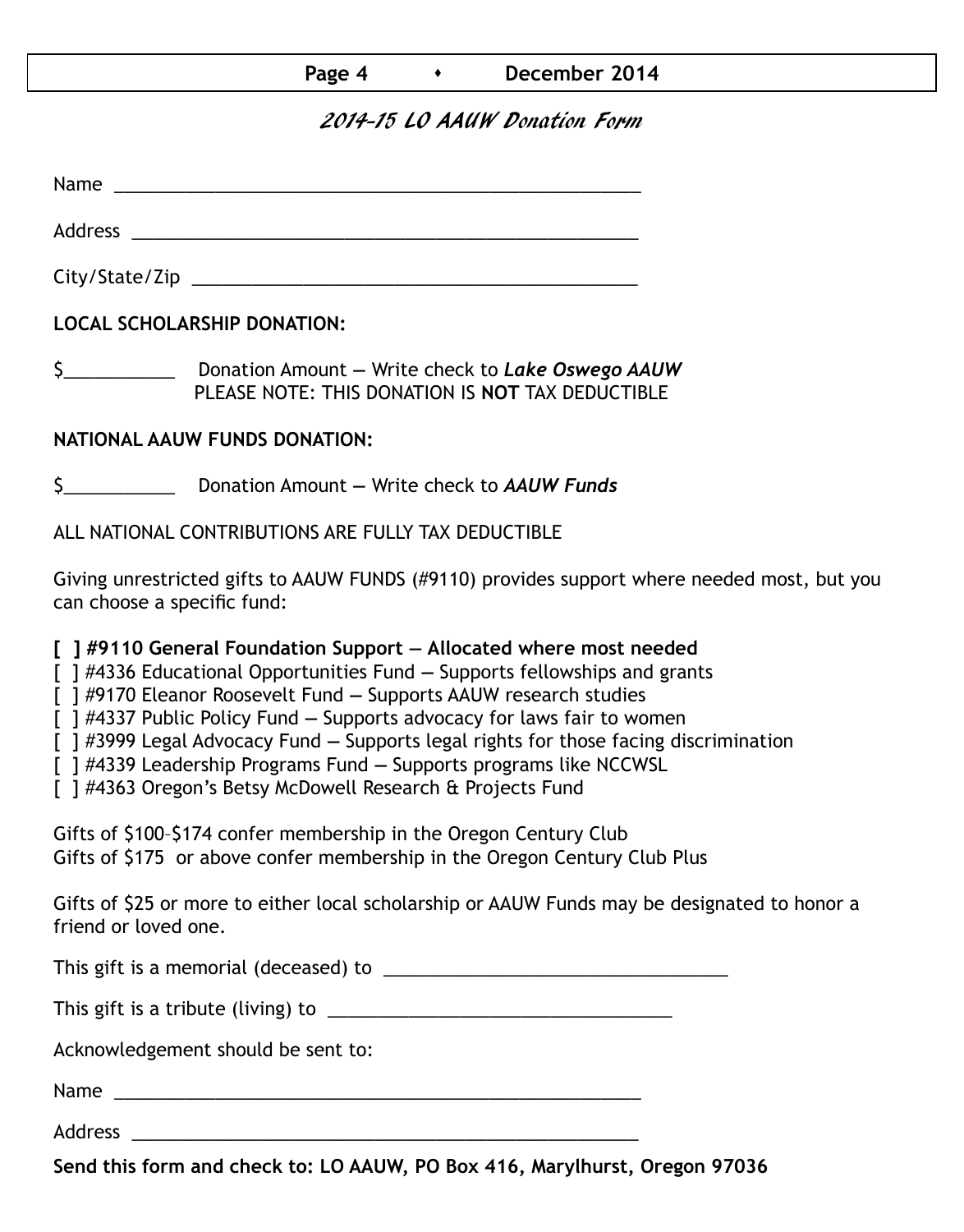## Interest Group Activities

#### **Tuesday Morning Books 4th Tuesday at 11:00 a.m.**

Date: No meeting in December For more information, contact Dixie Kroupa, (503) 697-8028, dixie.kroupa@comcast.net

#### **Murder by the Book 2nd Wednesday at 12:00 p.m.**

Date: December 10 (book group & cookies) Books: *Murder with Peacocks* by Donna Andrews Location: 4949 Meadows Rd., Suite 400, Lake Oswego

Bring your lunch, refreshments provided. For more information, contact Jane Taft, (503) 742-1653, taft.jane@gmail.com

#### **Interpretive Books 3rd Thursday at 9:30 a.m.**

Date: December 18 (starting at 10:00 a.m.) Book: *Amazing Peace* by Maya Angelou Leader: Donna Saffir Hostess: Linda Watkins and Ann Keddie For more information, contact Laura Eyer, (503) 982-3522, eyerfamily@wbcable.net or Linda Watkins, (503) 694-2334, l.and.m.watkins@gmail. com

#### **Thursday Evening Books 4th Thursday at 7:30 p.m.**

Date: December 4 (note date change) Book: *The Unlikely Pilgrimage of Harold Fry* by Rachel Joyce Hostess: Jane Taft For more information, contact Sandra Hoover, (503) 635-0952, sandraleehoover@comcast.net or

Suzanne Kaveckis, (503) 678-1641, smkaveckis@ centurytel.net

#### **Friday Books 4th Friday at 10:00 a.m.**

Date: No meeting in December For more information, contact Irene Romero, (503) 657-6159, ireneromero@mac.com

#### **Portland Center Stage Date and Time Vary**

Season ticket holders for the Portland Center Stage's Thursday matinees will enjoy a year of musicals, dramas and comedies. For more information, contact Betty Barber, (503) 675-0594, barberbc@yahoo.com

#### **Laffalot Bridge 2nd & 4th Mondays at 1:00 p.m.**

Date: December 8

If you would like to be added to the substitute list, or for more information, contact Bettirae Willis, (503) 891-6232 (cell), bewillis@easystreet.net

#### **Second Thursday Bridge 2nd Thursday at 1:00 p.m.**

#### Date: December 12

If you would like to be added to the substitute list, or for more information, contact Penny Hansen, (971) 221-7765 (cell), pennyhansen@comcast.net

## **Eat Ethnic 3rd Tuesday at 6:30 p.m.**

Date: No meeting in December For more information or to be added to the email list, contact Susan Hornung, susanhornung@ hotmail.com

#### **Delightful Dining Date Varies**

Date: December 6 at 6:00 p.m. Loction: Home of Martha Schrader Join us for a Downton Abbey banquet. Delightful Dining is the group where members share the cooking and the costs. For reservations or more information, contact Jane Taft, (503) 742-1653, taft.jane@gmail.com

#### **Exploring the Northwest Date Varies**

Date: December 2 (10:30 a.m. meeting at Sue's house; 11:15 a.m. lunch at Meriwether's Restaurant followed by tour of Pittock Mansion. For more information, contact Sue Kingzett, (503) 706- 8184 (cell), sezett@msn.com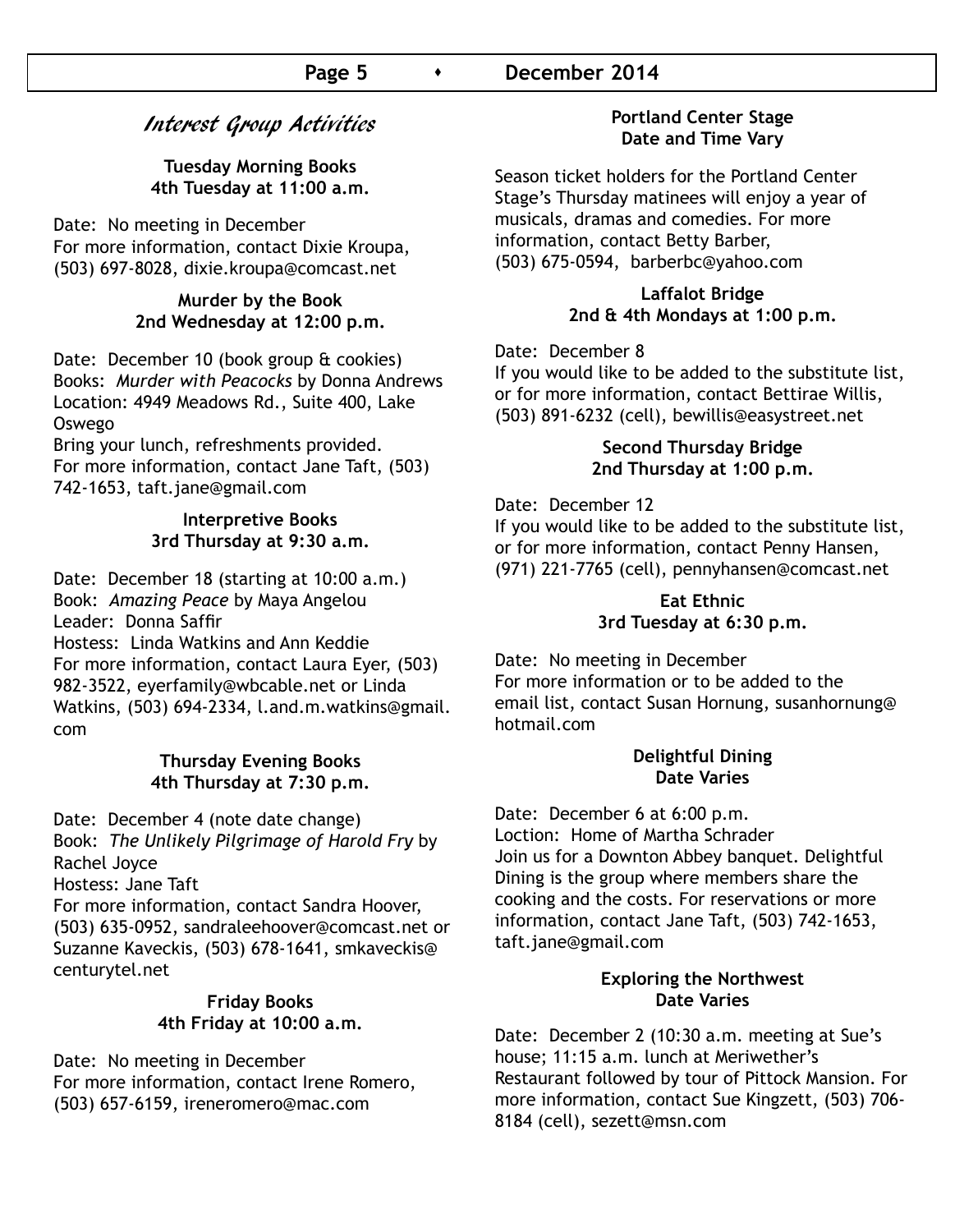December 2014

| Sunday                | Monday                         | Tuesday                                         | Wednesday                               | Thursday                                                       | Friday                                                            | Saturday                  |
|-----------------------|--------------------------------|-------------------------------------------------|-----------------------------------------|----------------------------------------------------------------|-------------------------------------------------------------------|---------------------------|
|                       | 1                              | $\overline{2}$<br>Exploring<br>the<br>Northwest | $\overline{3}$                          | $\overline{\mathbf{4}}$<br>Thursday<br>Evening<br><b>Books</b> | 5                                                                 | 6<br>Delightful<br>Dining |
| $\overline{7}$        | 8<br>Laffalot<br><b>Bridge</b> | 9                                               | $10$<br>Murder by<br>the<br><b>Book</b> | 11                                                             | 12<br>Second<br>Thursday<br>Bridge<br>(former Third<br>Wednesday) | 13                        |
| 14<br>Holiday<br>Gala | 15                             | 16                                              | 17                                      | 18<br>Interpretive<br><b>Books</b>                             | 19                                                                | 20                        |
| 21                    | 22                             | 23                                              | 24                                      | 25                                                             | 26                                                                | 27                        |
| 28                    | 29                             | 30 <sup>°</sup>                                 | 31                                      | $\mathbf{1}$                                                   | $\overline{2}$                                                    | $\overline{3}$            |
| $\overline{4}$        | 5                              | $6\,$                                           | $\overline{7}$<br>Board<br>Meeting      | 8                                                              | 9                                                                 | $10$                      |

## December Is the Time to Donate to the AAUW Funds

The AAUW Fund year ends on December 31st. Save on your taxes by making your tax-deductible donation this month. Remember: For each \$500 donated by our branch members, we can select an additional Named Gift Honoree.

#### AAUW'S Mission

Advancing equity for women and girls through advocacy, education, and research.

## AAUW's Value Promise

By joining AAUW, you belong to a community that breaks through educational and economic barriers so that all women have a fair chance.